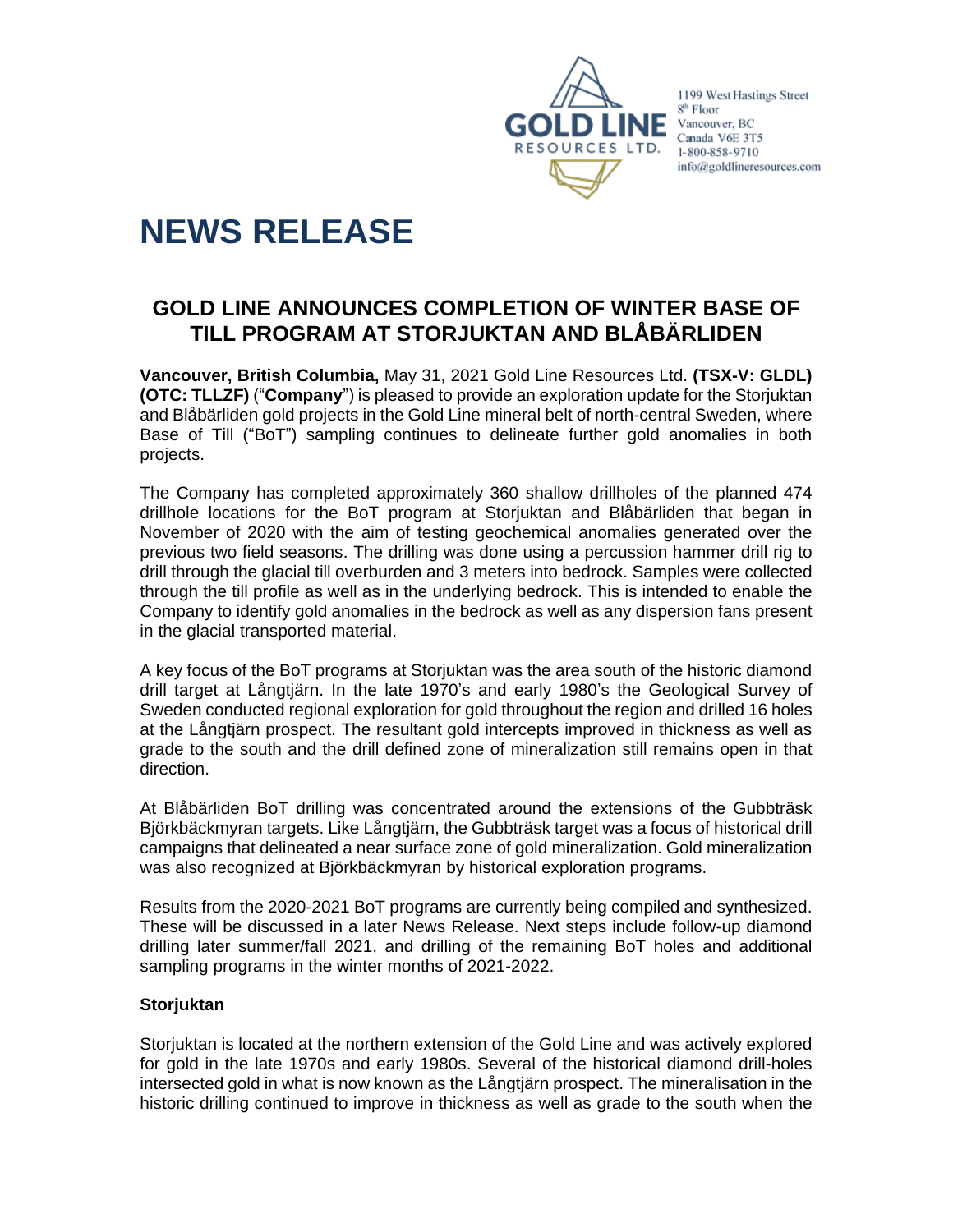historic programs were curtailed, with mineralization remaining open at depth and along the projection of the mineralized trend to the south.

At Storjuktan, the Company completed 191 of the 296 planned BoT holes. The program was designed to be completed in two seasons and is focused on the southern extension of the Langtjärn prospect as well as the promising Boulder City prospect. The remaining BoT holes will be drilled in the next winter drilling season in addition to other targets.

## **Blåbärliden**

At Blåbärliden the Company completed 169 of the 182 planned surficial drillholes. The program targeted extensions of the Gubbträsk gold mineralization as well as the Björkbäckmyran prospect. The Björkbäckmyran prospect was historically explored with surface till sampling and some detailed BoT programs which yielded encouraging results that were never followed up. The Company is targeting extensions of the historical work in both target areas.

# **ABOUT GOLD LINE RESOURCES LTD.**

Gold Line Resources is focused on acquiring mineral properties with exceptional exploration potential in the most prolific gold producing regions of Fennoscandia, and further delineating the historic exploration results of these projects. The Company currently holds a prospective portfolio of advanced and early-stage gold exploration properties in Sweden, including the Kankberg Norra property in the Skellefteå Belt; and the Långtjärn property (comprised of the Storjuktan North and Storjuktan South licences), the Blåbärliden property, and the Paubäcken property, all located within the Gold Line mineral belt, in Sweden.

High-grade gold occurrences across the Company's properties in Sweden were identified by state run programs in the 1970's and 1980's with little to no modern exploration. Historical drill intercepts include 11.4 g/t Au over 6.0m at the Blåbärliden property<sup>1</sup>, and areas of high-grade gold mineralization sampled in boulders and outcrops of  $60+*gt*$  Au<sup>2</sup> at the Paubäcken Project.

### **ON BEHALF OF THE BOARD OF DIRECTORS OF GOLD LINE RESOURCES,**

Adam Cegielski CEO & Director

For further information:

Email: [investor@goldlineresources.com](mailto:investor@goldlineresources.com) Telephone: 1-800-858-9710

### **FOLLOW US:**

Website:<https://www.goldlineresources.com/> Facebook:<https://www.facebook.com/Gold-Line-Resources> Twitter: [https://twitter.com/GLDL\\_Resources](https://twitter.com/GLDL_Resources) Instagram: [https://www.instagram.com/gold\\_line\\_resources/](https://www.instagram.com/gold_line_resources/) LinkedIn: <https://www.linkedin.com/company/gold-line-resources-ltd>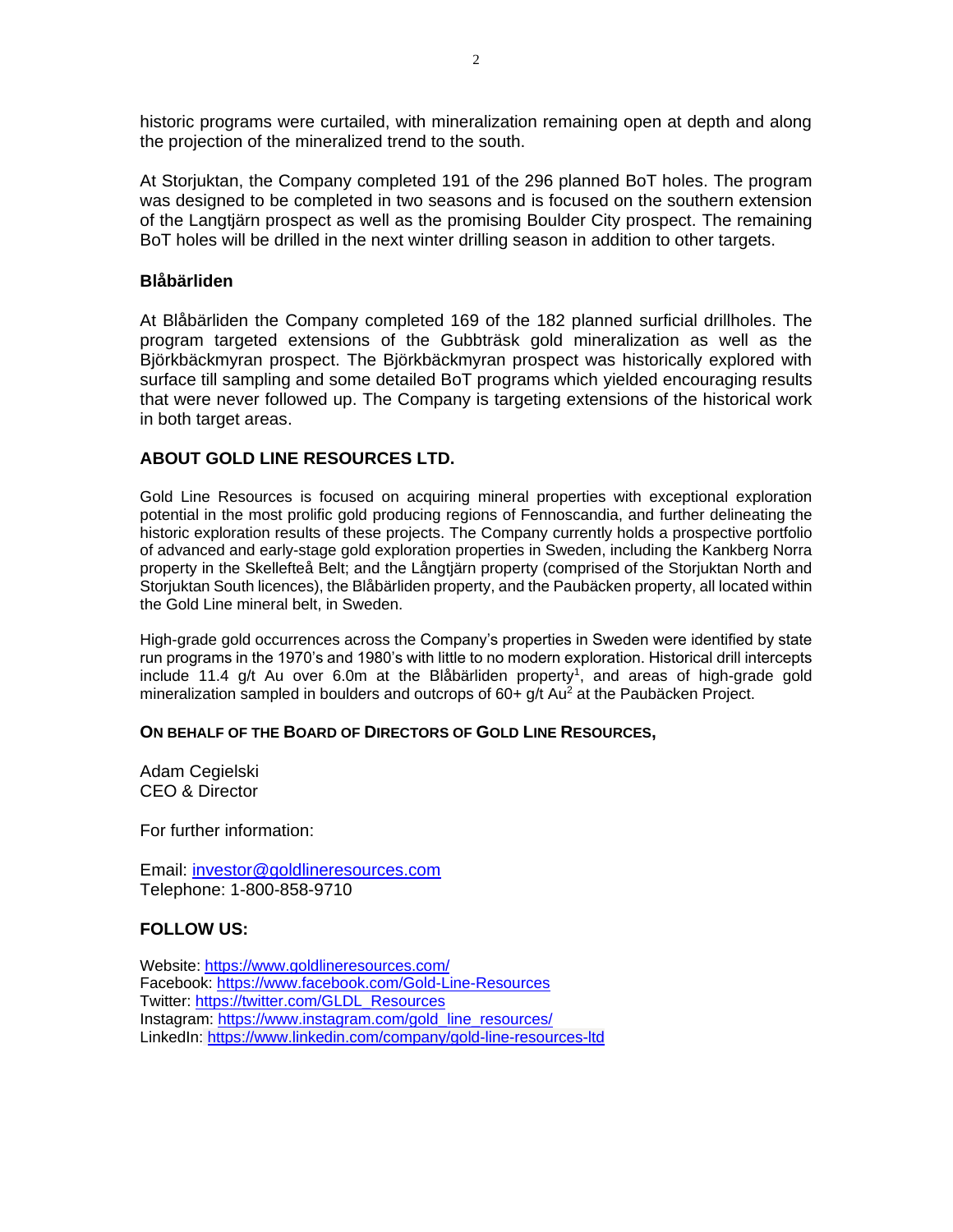#### **NEITHER THE TSX VENTURE EXCHANGE NOR ITS REGULATION SERVICES PROVIDER ACCEPTS RESPONSIBILITY FOR THE ADEQUACY OR ACCURACY OF THE CONTENT OF THIS NEWS RELEASE**.

The scientific and technical information in this news release has been reviewed and approved by Michael Dufresne, M.Sc, P.Geol., P.Geo, Principal and President of Apex Geoscience Ltd, a qualified person as defined by National Instrument 43-101.

#### **FORWARD LOOKING INFORMATION**

This news release contains statements that constitute "forward-looking statements." Such forward looking statements involve known and unknown risks, uncertainties and other factors that may cause Gold Line's actual results, performance or achievements, or developments to differ materially from the anticipated results, performance or achievements expressed or implied by such forwardlooking statements. Forward looking statements are statements that are not historical facts and are generally, but not always, identified by the words "expects," "plans," "anticipates," "believes," "intends," "estimates," "projects," "potential" and similar expressions, or that events or conditions "will," "would," "may," "could" or "should" occur.

Forward-looking statements in this news release include, among others, statements relating to expectations regarding the business, exploration and development plans of Gold Line, planned exploration and development activities, the results of exploration and development activities, and other statements that are not historical facts. Forward-looking statements are based on Gold Line's current beliefs and assumptions as to the outcome and timing of future events, including, but not limited to, that the exploration and development activities will be completed as planned, and that the results of the exploration and development activities will be as anticipated. By their nature, forward-looking statements involve known and unknown risks, uncertainties and other factors which may cause our actual results, performance or achievements, or other future events, to be materially different from any future results, performance or achievements expressed or implied by such forward-looking statements. Such factors and risks include, among others: that exploration and development activities will not be completed as planned; that the results of exploration and development activities will not be as anticipated; Gold Line may require additional financing from time to time in order to continue its operations which may not be available when needed or on acceptable terms and conditions; compliance with extensive government regulation; domestic and foreign laws and regulations could adversely affect Gold Line's business and results of operations; the stock markets have experienced volatility that often has been unrelated to the performance of companies and these fluctuations may adversely affect the price of Gold Line's securities, regardless of its operating performance; and the impact of COVID-19. The forward-looking statements contained in this news release represent the expectations of Gold Line as of the date of this news release and, accordingly, are subject to change after such date. Readers should not place undue importance on forward-looking information and should not rely upon this information as of any other date. Gold Line undertakes no obligation to update these forward-looking statements in the event that management's beliefs, estimates or opinions, or other factors, should change.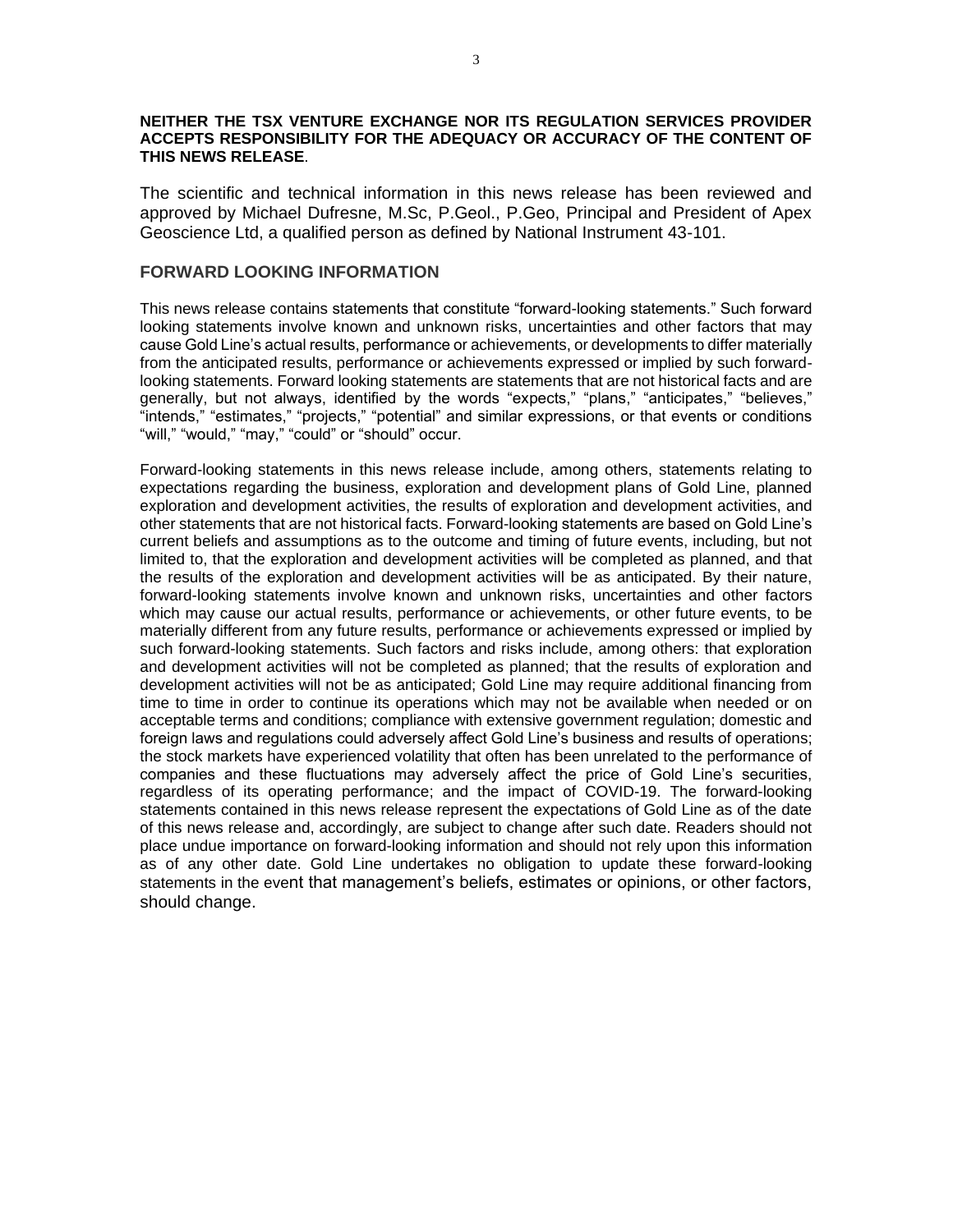

*Figure 1: Location of Storjuktan drilled base of till holes.*